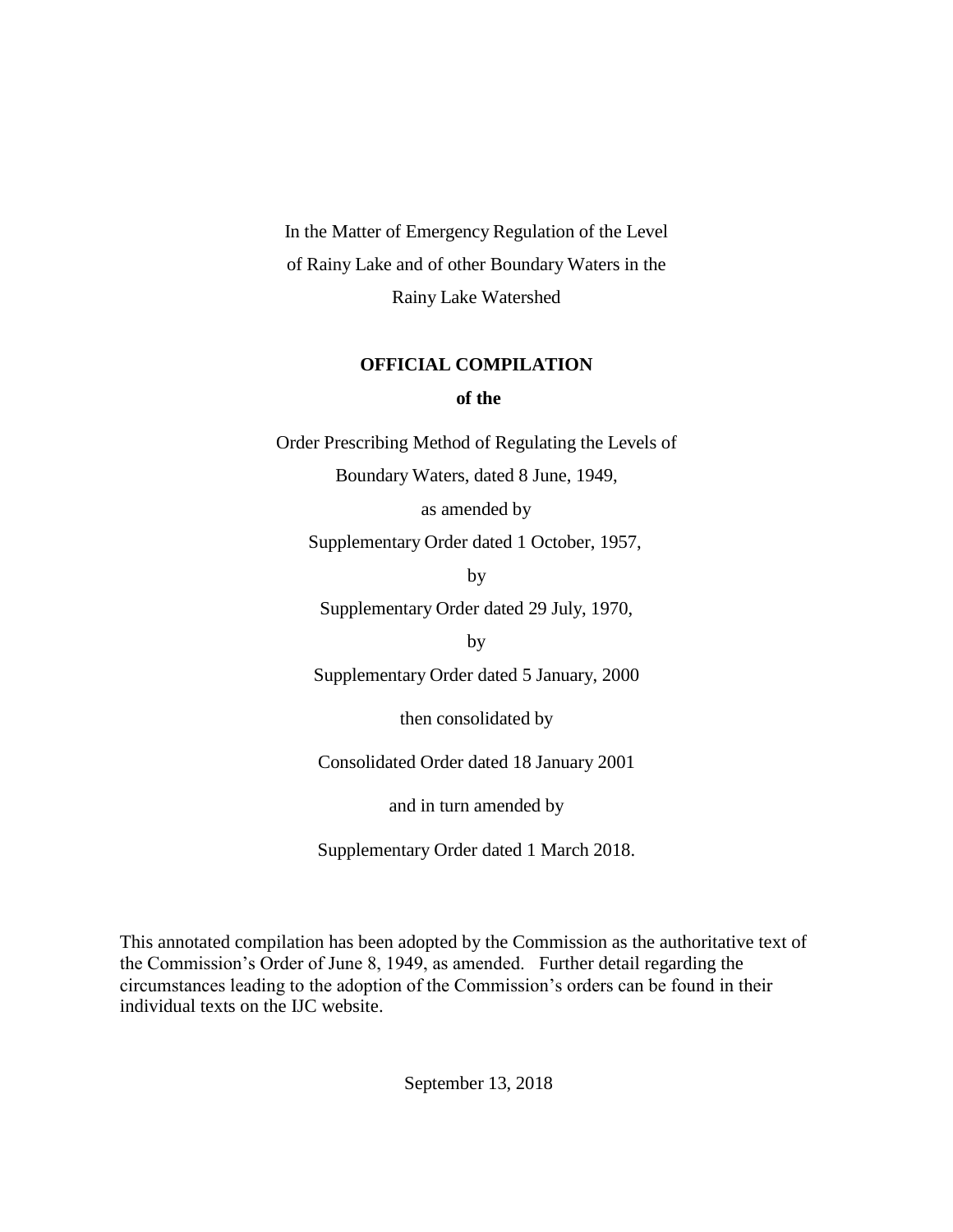In the Matter of Emergency Regulation of the Level of Rainy Lake and of other Boundary Waters in the Rainy Lake Watershed

# **ORDER PRESCRIBING METHOD OF REGULATING THE LEVELS OF BOUNDARY WATERS**

Note:

- 1) This Order pertains to the Companies, their successors or assigns (hereinafter called the Companies) that own and operate the discharge facilities at the outlets of Rainy and Namakan Lakes. At the time of the original 1949 Order, these were the Minnesota and Ontario Paper Company, the Rainy River Improvement Company, and the Ontario-Minnesota pulp and Paper Company Limited. As of the signing of this Order, the Companies are H20 Power Corporation and Packaging Corporation of America.
- 2) All water level elevations referenced herein are relative to mean sea level, as defined by the United States Coast and Geodetic Survey datum, 1912 adjustment.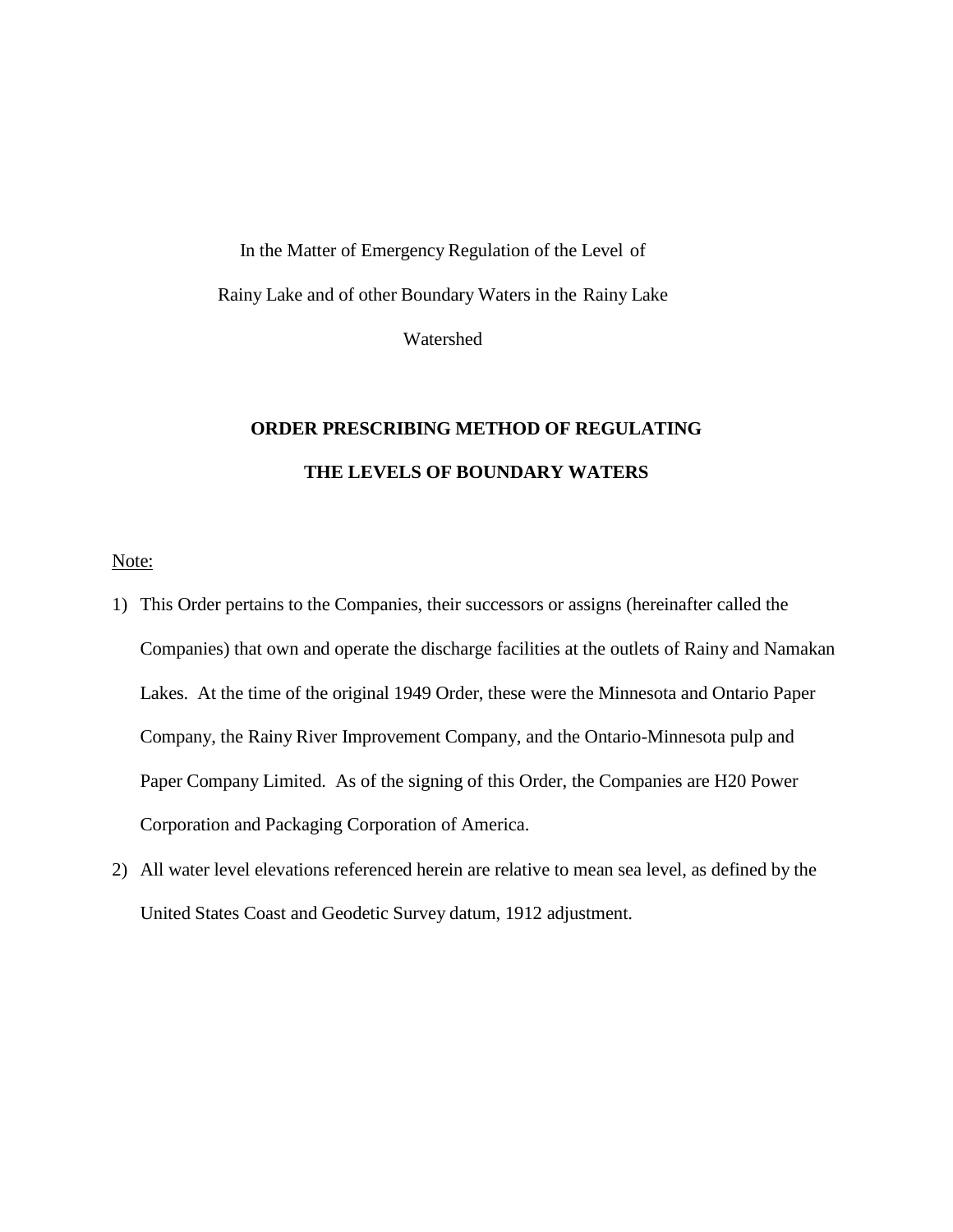## *From the Original 1949 Order*

WHEREAS by the terms of a Convention between the United States of America and Canada signed at Ottawa September 15, 1938, and ratified by His Majesty in respect of Canada on May 19, 1939, and by the President of the United States, with the advice and consent of the Senate, on September 10, 1940, and proclaimed by the President of the United States on October 18, 1940, the International Joint Commission is clothed with power to determine when emergency conditions exist in the Rainy Lake watershed, whether by reason of high or low water, and is empowered to adopt such measures of control as the Commission might deem proper with respect to the existing dams at Kettle Falls and International Falls, and with respect to any other existing or future dams or works in boundary waters of the Rainy Lake watershed, the language of Article 1 of said Convention being as follows:

> "The International Joint Commission, established pursuant to the provisions of the treaty signed at Washington on the  $11<sup>th</sup>$  day of January, 1909, relating to questions arising between the United States of America and Canada, is hereby clothed with power to determine when emergency conditions exist in the Rainy Lake Watershed, whether by reason of high or low water, and the Commission is hereby empowered to adopt such measures of control as to it may seem proper with respect to existing dams at Kettle Falls and International Falls, as well as with respect to any existing or future dams or works in boundary waters of the Rainy Lake watershed, in the event the Commission shall determine that such emergency conditions exist."

and,

WHEREAS, the Companies operated and maintained the two existing Kettle Falls Dams across the principal outlets of Namakan Lake and the existing International Falls Dam across Rainy River, the outlet of Rainy Lake when the June 8, 1949 Order was adopted; the said Rainy Lake being at a lower level than Namakan Lake, and the said Namakan Lake being one of a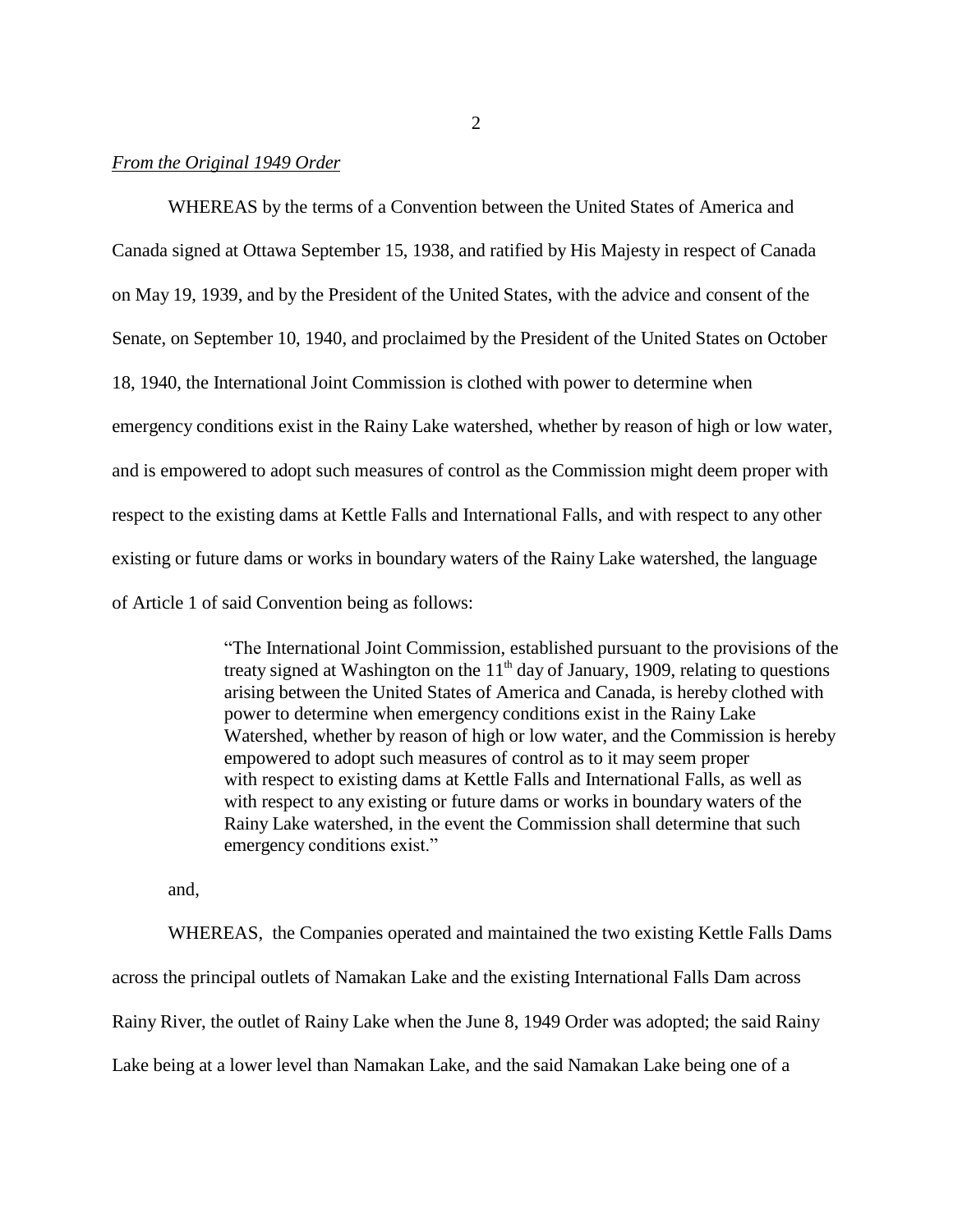series of connecting lakes known as the Namakan Chain of Lakes; and,

WHEREAS, the several lakes comprising the Namakan Chain of Lakes, namely, Little Vermilion, Crane, Sand Point, Kabetogama, and Namakan Lakes, ordinarily stand at substantially the same level, the outflow therefrom and consequently their level being controlled principally by the Companies in operation of the existing Kettle Falls Dams; the said Kabetogama and Crane Lakes being entirely within the United States; and,

WHEREAS, the International Boundary passes through Rainy, Namakan, Sand Point, and Little Vermilion Lakes; and,

WHEREAS, the outflow from and the level of Rainy Lake are generally and customarily determined and controlled by the Companies in the operation of the existing International Falls Dam; and,

WHEREAS, the Companies have artificially regulated the level of Rainy Lake continuously since March 1909, and have artificially regulated the level of Namakan Lake continuously since March 1914; and,

WHEREAS, on the north rim of Namakan Lake a natural high-level outlet, known as the Bear Portage outlet, was in 1949 obstructed or partially obstructed by a crude timber and rockfill barrier which apparently was constructed by the Companies or their predecessors without specific authorization, the effect of this barrier being to cause the Namakan Chain of Lakes occasionally to rise to a somewhat higher stage than would be reached if the barrier were not in existence; and,

WHEREAS, after due notice in each instance, the Commission held five public hearings on the questions raised by said Convention when considering its 1949 Order, in the course of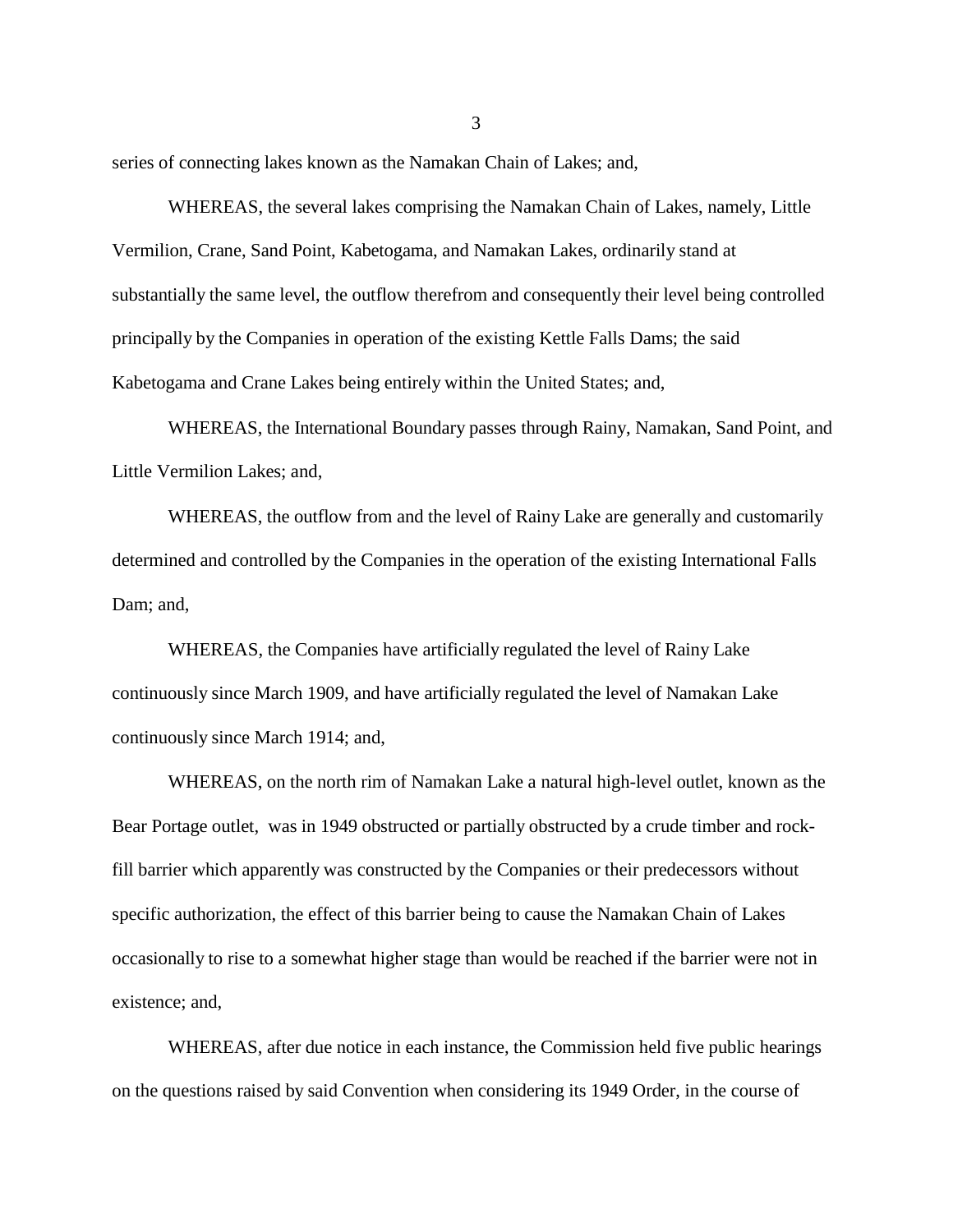which evidence was adduced and all interested parties were given full opportunity to be heard, and those appearing and so desiring were heard; and,

WHEREAS, prior to adopting the 1949 Order, the Commission and its International Rainy Lake Board of Control made careful field investigations and technical studies of Rainy Lake and of the several lakes comprising the Namakan Chain of Lakes, and of other boundary waters of the Rainy Lake watershed, and of precipitation and runoff records of the drainage area tributary to Rainy Lake, and of the lands bordering and immediately adjacent to said lakes and boundary waters in both the United States and Canada, and gave extended consideration to the effects of both extremely high and extremely low lake levels upon the interests of the Companies, which utilized a large part of the flow of the Rainy River to produce power at their International Falls dam for use in their industrial operations at Fort Frances, Ontario and International Falls, Minnesota; and upon the interests of the State of Minnesota, the Province of Ontario, and riparian owners and proprietors; and it appeared to the Commission that:

During the 40-year period, 1909 to 1948 inclusive, the level of Rainy Lake has fluctuated between a minimum elevation of 1098.86 feet (334.93 meters) on April 11, 1909, and a maximum elevation of 1112.51 feet (339.09 meters) on June 8, 1916; and,

During the 37-year period, 1912 to 1948 inclusive, the level of Namakan Lake has fluctuated between a minimum elevation of 1106.18 feet (337.16 meters) on April 13-14, 1923, and a maximum elevation of 1122.86 feet (342.25 meters) on May 23, 1916; and,

Very high levels in Rainy Lake and the Namakan Chain of Lakes during the summer and early autumn of each year are desirable from the viewpoint of the Companies because under such conditions larger volumes of water may be held in storage to augment the production of power at the Companies' International Falls dam during the season of low runoff, and because the elevation of Rainy Lake is determinative, in part, of the power head available at the said International Falls dam; but under such conditions, with Rainy Lake and the Namakan Chain of Lakes at artificially high levels, riparian lands and the shore properties thereon are adversely affected due to erosion and caving banks, fallen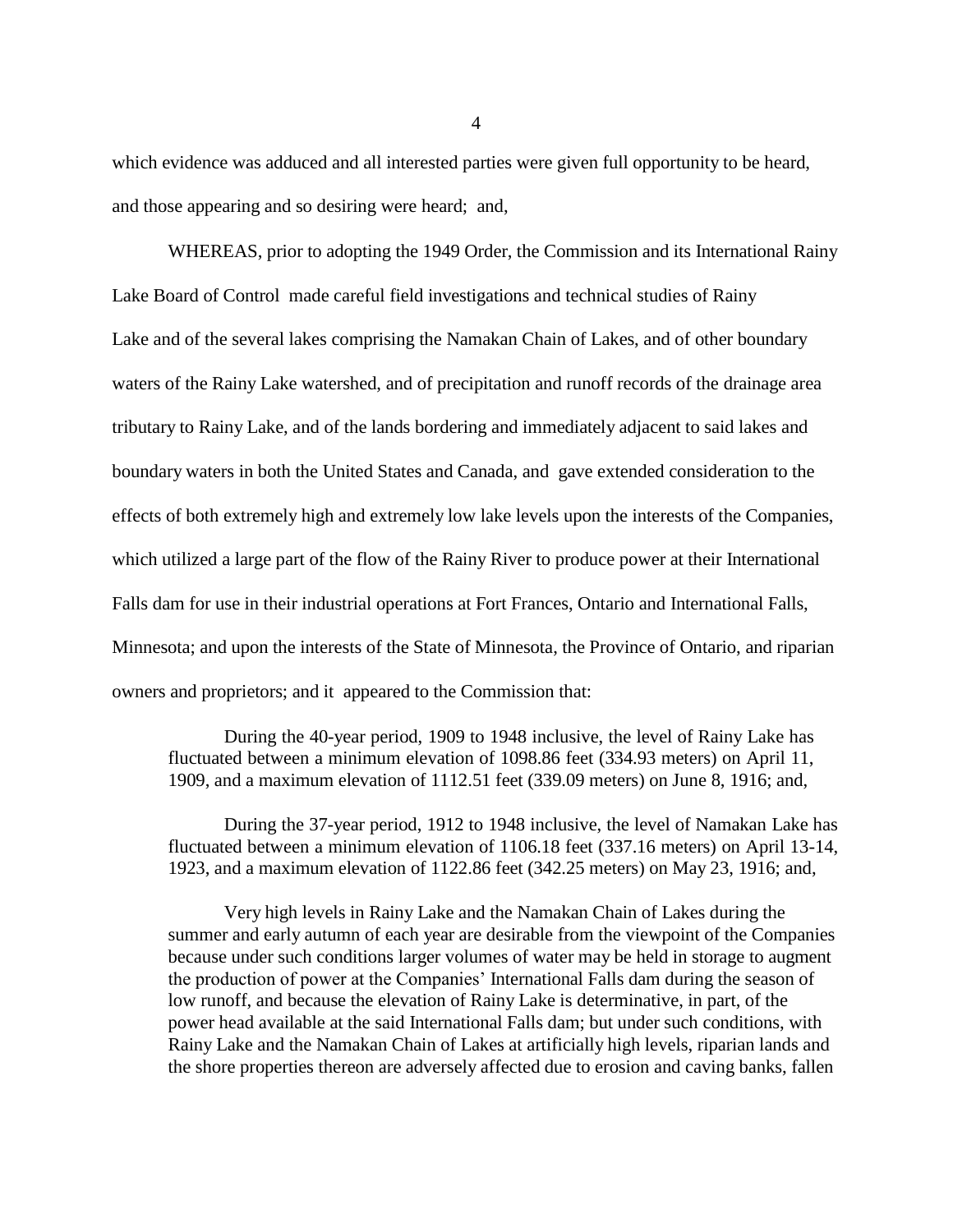trees along the shore, flooding of shore improvements, and the disturbing of established shore lines with attendant unsightly conditions; and,

Very low lake levels result in unsightly and unsanitary conditions, and are otherwise objectionable; and they usually prevail for longer periods of time than do the very high lake levels; and,

High discharges at the Kettle Falls and the International Falls Dams are damaging to all interests affected thereby, including the Companies' power interests; and,

Both extremely high and extremely low levels in Rainy Lake and the Namakan Chain of Lakes are highly objectionable to the large segment of the general public concerned with recreational values in both the United States and Canada; and,

WHEREAS, with the object of securing to the peoples of Canada and the United States

the most advantageous use of the waters of Rainy Lake and the Namakan Chain of Lakes for the

combined purposes of navigation, sanitation, domestic water supply, power production,

recreation, and other beneficial public purposes, it is desirable to formulate and put into effect a

definite practicable method or rule for regulation of the levels of said lakes to prevent the

occurrence of both extremely high and extremely low levels, and restrict lake fluctuations to a

prescribed range, insofar as possible.

## *From the 1957 Supplementary Order*

WHEREAS, following the floods of 1950 and 1954 the Commission directed its International Rainy Lake Board of Control to prepare a report on regulation practices, and after considering the Board's July 31, 1956 report, and holding a public hearing, the Commission, by Supplementary Order dated October 1, 1957, amended its Order of June 8, 1949 to permit greater flexibility in the regulation of the level of Namakan Lake, the amendment to terminate September 30, 1962 unless the Commission continued it in force beyond that date.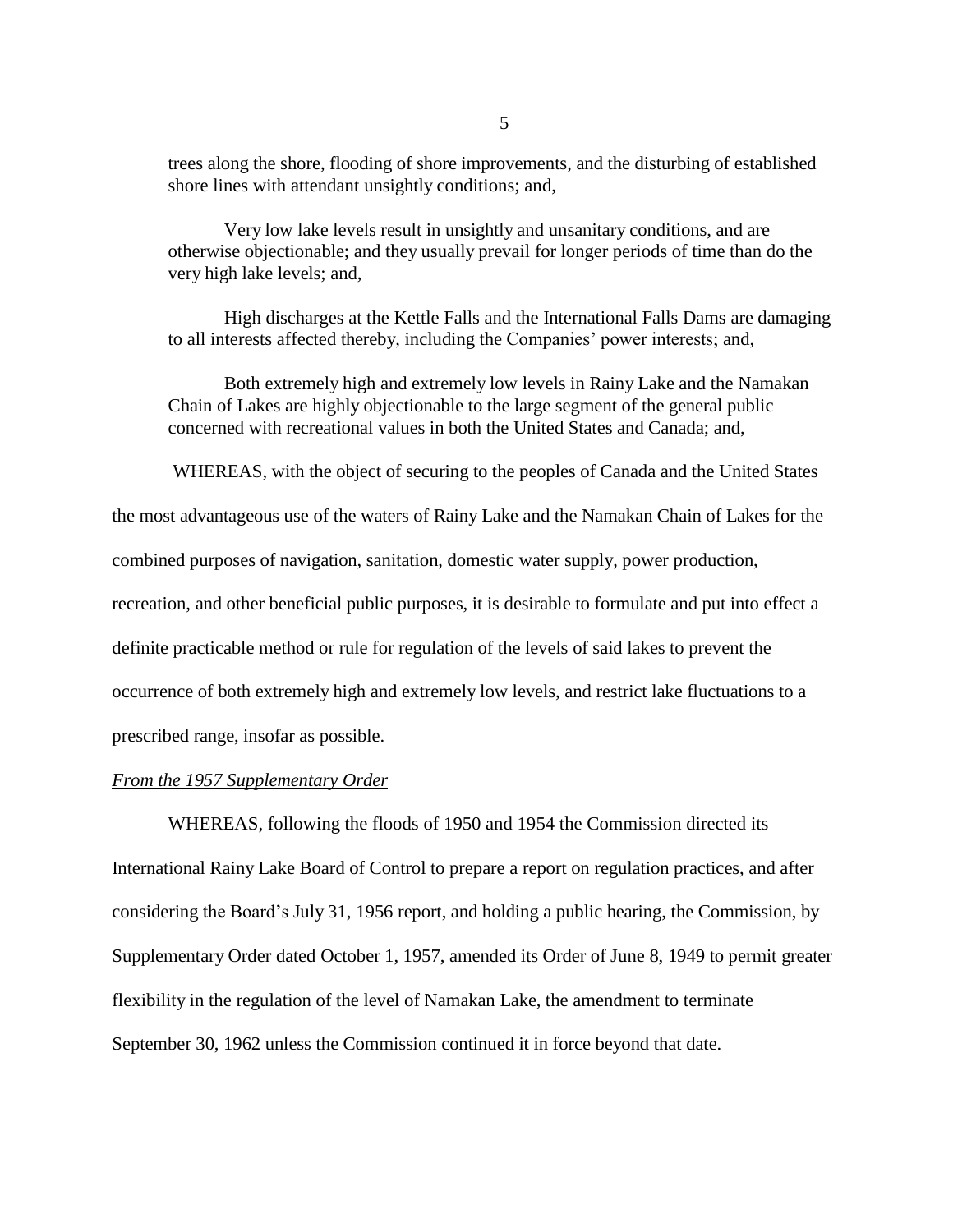#### *From the 1970 Supplementary Order*

WHEREAS the Commission, after affording opportunity for the interested parties to be heard and deeming such action to be in the public interest, extended the termination date of the October 1, 1957 amendment on two occasions; and,

WHEREAS, following heavy rains that occurred at various times since 1957, and especially throughout the summer of 1968, which caused both Rainy and Namakan Lakes to rise considerably above the full pool elevations set forth in the Commission's Order then in force, and following low water conditions that occurred at various times since 1957, which caused both Rainy and Namakan lakes to fall below the minimum elevations set forth in the Order, the Commission directed its International Rainy Lake Board of Control to examine further measures of regulating the lakes and, after considering the Board's March 1969 report as well as an April 1970 report by its International Rainy River Water Pollution Board, which noted certain minimum flows to be maintained in the Rainy River to avoid exposing unsightly fibrous sludge and to prevent the occurrence of low dissolved oxygen levels, and after holding a public hearing, the Commission by Supplementary Order dated July 29, 1970, further amended its Order of June 8, 1949, based on experience which demonstrated the difficulties of operating the outlet works so as to ensure that lake levels will be at precise elevations on certain dates and to further qualify the Commission's determination of "emergency conditions" within the meaning of the Convention signed on September 15, 1938.

## *From the 2000 Supplementary Order*

WHEREAS, after considering a November 1993 proposal by an ad-hoc group of American and Canadian citizens known as the Rainy-Namakan Water Level International Steering Committee, a February 1994 Statement in Response by the Companies to the 1993 International Steering Committee proposal, and April 28, 1999 draft and October 26, 1999 final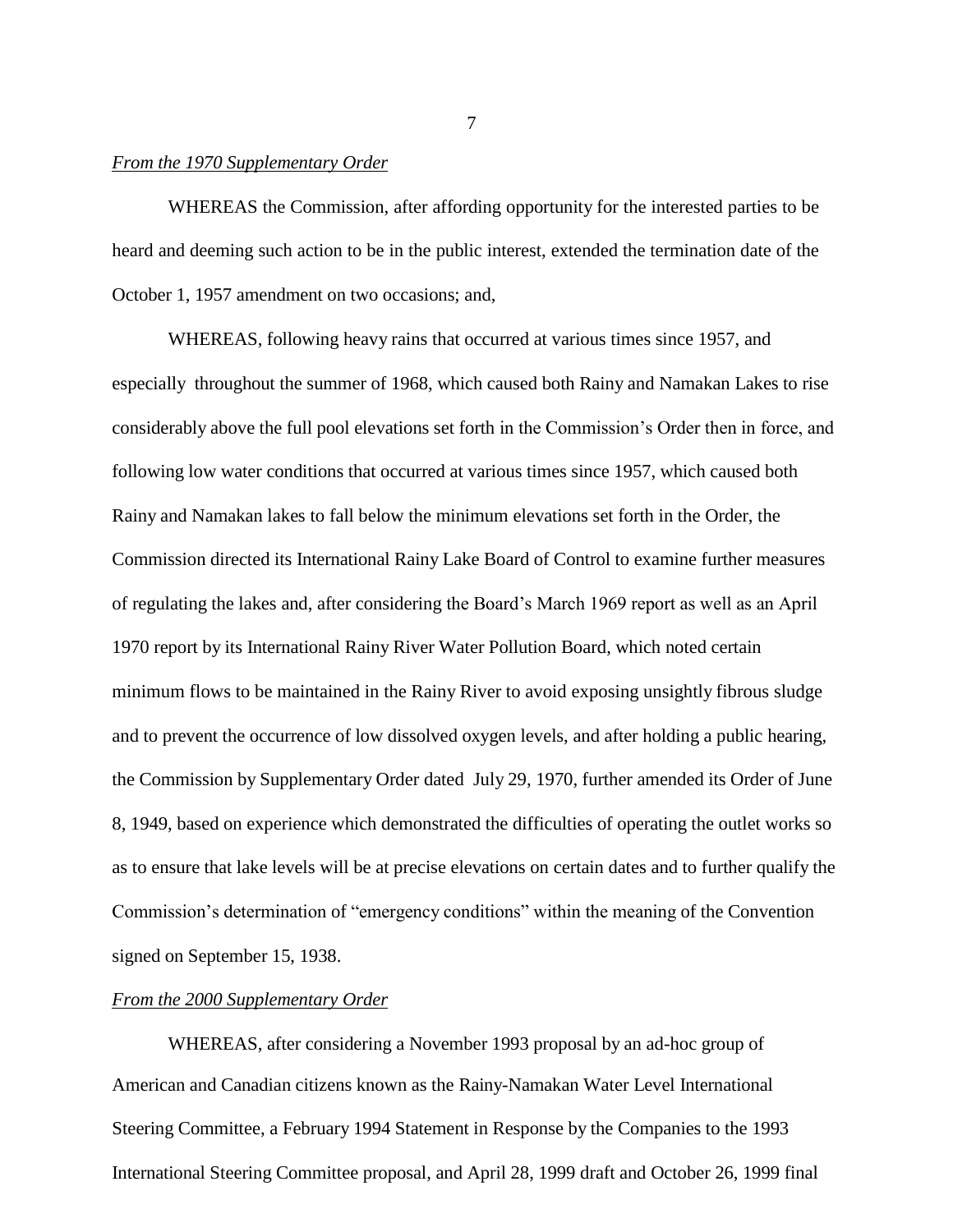reports from its International Rainy Lake Board of Control, and after holding public hearings, the Commission revised its Order on January 5, 2000, to continue to carry out its responsibilities under the 1938 Convention for avoiding emergency conditions by instituting revised rule curves and other requirements which provide a careful balance between upstream and downstream concerns, and among the various interests, including environmental concerns, hydropower, flood risk, and boating. The January 5, 2000 Supplementary Order also took into account improvements to water quality in the Rainy River that allow lower discharges under low-flow conditions than were previously desirable; and,

WHEREAS the Commission determined in its January 5, 2000 Supplementary Order that some variation in the regulated levels may be desirable from year to year, within defined rule curve bands; and,

WHEREAS the Commission understood that monitoring programs would be implemented by the resource management agencies to enable the impacts of the January 5, 2000 rule curves on the biological and aquatic communities to be identified, and to provide an adequate source of information for future reviews.

#### *From the 2018 Supplementary Order*

WHEREAS the Commission issued an official Consolidated Order in January 2001, which was "adopted by the Commission as the authoritative text of the Commission's Order of June 8, 1949, as amended, and replaces the individual Order and Supplementary Orders listed above;"

WHEREAS in 2010, the Commission convened an independent binational group of experts to carry out studies identified in the 2009 Plan of Study for the Evaluation of the 2000 Rainy and Namakan Lakes rule curves. These studies, in addition to ongoing monitoring activities carried out by resource agencies, were conducted over a five year period in order to understand the effects and changes of the 2000 Supplementary Order on conditions in the Rainy Lake basin;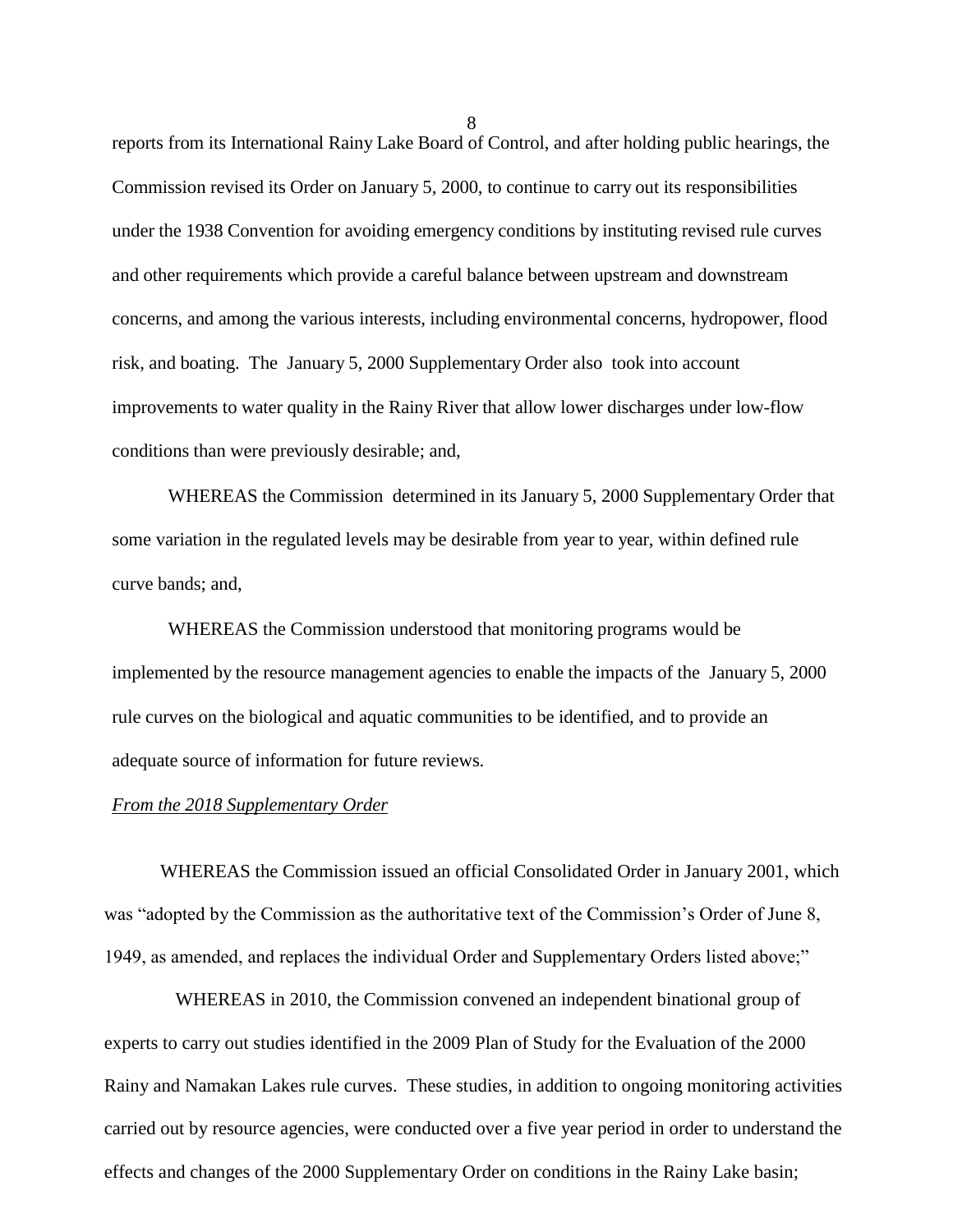WHEREAS the Commission also received a reference, dated June 17, 2010, under Article IX of the Boundary Waters Treaty from the Governments of Canada and the United States, to study and make recommendations regarding "the binational management of the international waters of the Lake of the Woods and Rainy River system";

WHEREAS the Commission, after studying this issue and reporting to Governments, recommended the consolidation of the International Rainy River Pollution Board and the International Rainy Lake Board of Control into a single board, called the International Rainy Lake-Lake of the Woods Watershed Board. Following endorsement by the two governments the Commission established the Watershed Board to be supported by a Water Levels Committee (WLC), which was charged with ensuring compliance with its Orders of Approval and acting as a technical advisor to the Commission and the Watershed board;

WHEREAS the Commission established the International Rainy and Namakan Lakes Rule Curves Study Board in August 2015, and charged it "to evaluate options for regulating levels and flows in the Rainy-Namakan Lakes system in order to benefit affected interests and the system as a whole";

WHEREAS the Study Board provided its final report to the Commission in June 2017, and recommended modified rule curves for Rainy and Namakan lakes, after careful consideration of the issues in the basin and extensive consultation with the public;

WHEREAS the Commission considered the recommendations of the Study Board before publishing draft changes to its Orders of Approval for the emergency regulation of Rainy and Namakan Lakes and inviting public comment in July 2017. The draft Supplementary Order was based on Rule Curve Alternative C, developed by the Study Board, which provided conditional spring flood reduction targets for Rainy Lake in years with high spring flood risk and reduces overwinter drawdown for broad ecological benefits in both lakes;

WHEREAS concerns were raised by stakeholders on Namakan Lake in the public comment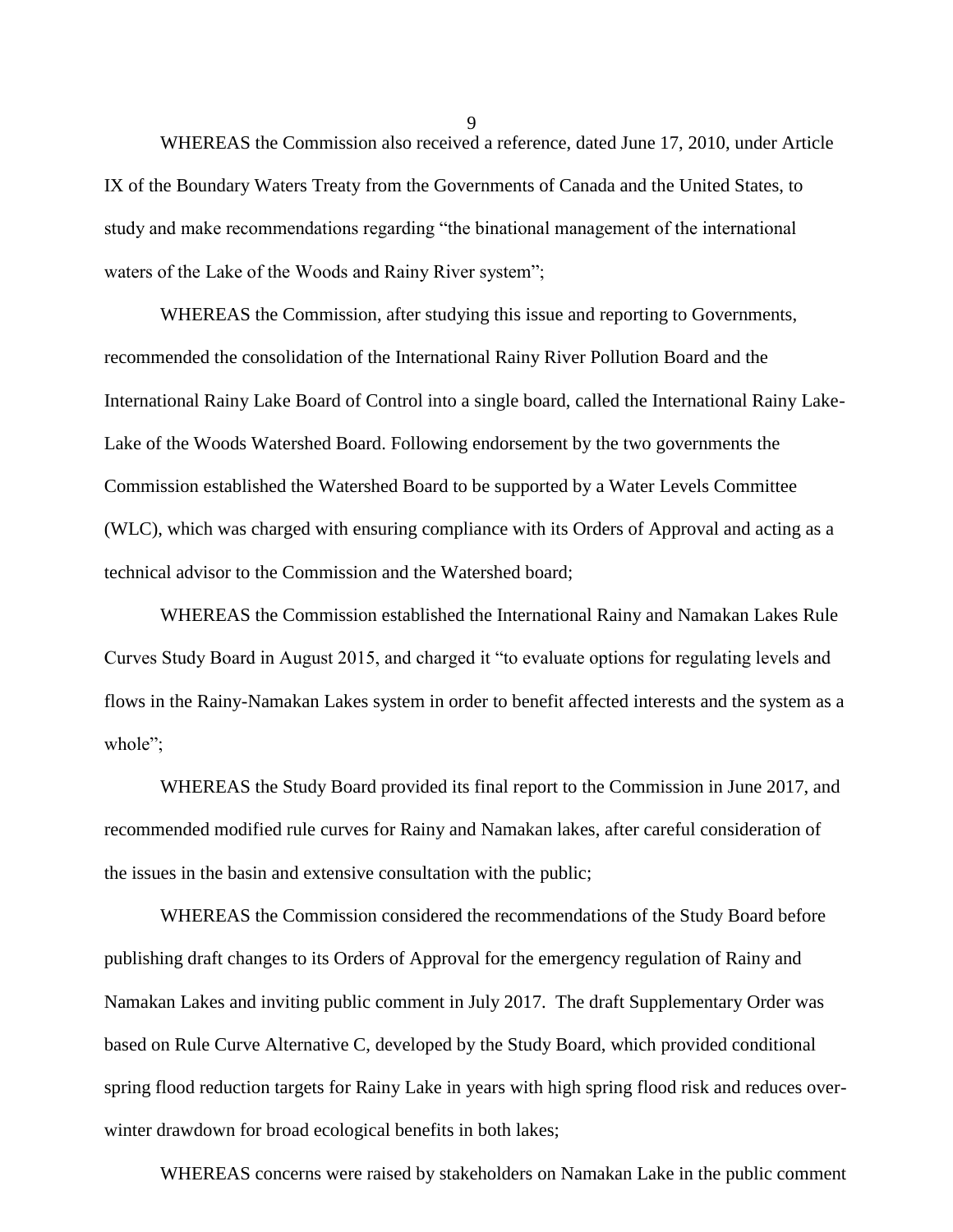period about increased water levels on Namakan Lake from March 1 through 15 with Rule Curve Alternative C. The Commission consulted with members of the Study Board and experts about this concern and finds that there have been no floods in March on record in Namakan Lake and that minor raising of the upper rule curve band during this period would not add to the flood risk, and notes that the upper portion of the rule curve band will not be targeted in years where there is high snow pack or a forecasted wet spring;

WHEREAS the Commission is of the view that within a climate change context, it is hard to predict what future inflows may be between March 1 and 15. In light of this and concerns raised by Namakan Lake stakeholders about the potential for spring flooding, the Commission emphasizes the flexibility the WLC has within the rule curve for Namakan Lake, and the potential for the WLC to request a deviation from the Rule Curve for Namakan Lake if it deems it necessary due to the risk for spring flooding. Further, consultation with the public will be a critical component of WLC operations under the new order, including prior to the crucial spring freshet period;

WHEREAS the consistently high level of public engagement in the basin continues to impress the Commission, and is invaluable in contributing to the work of the Commission, the Watershed Board and the Water Levels Committee;

WHEREAS the Commission endorses the application of an adaptive management approach in order to monitor and objectively understand how the changes to the rule curves affect the Rainy and Namakan Lakes system, so the rule curves can be objectively reviewed in the future;

WHEREAS the Commission recognizes the long history of the Indigenous peoples in the Rainy-Lake of the Woods basin, and will endeavor to build on existing relationships with Indigenous peoples moving forward in the basin. The Commission recognizes that developing stronger relationships with Indigenous communities requires a sustained and committed approach to the Commission's work in the basin; and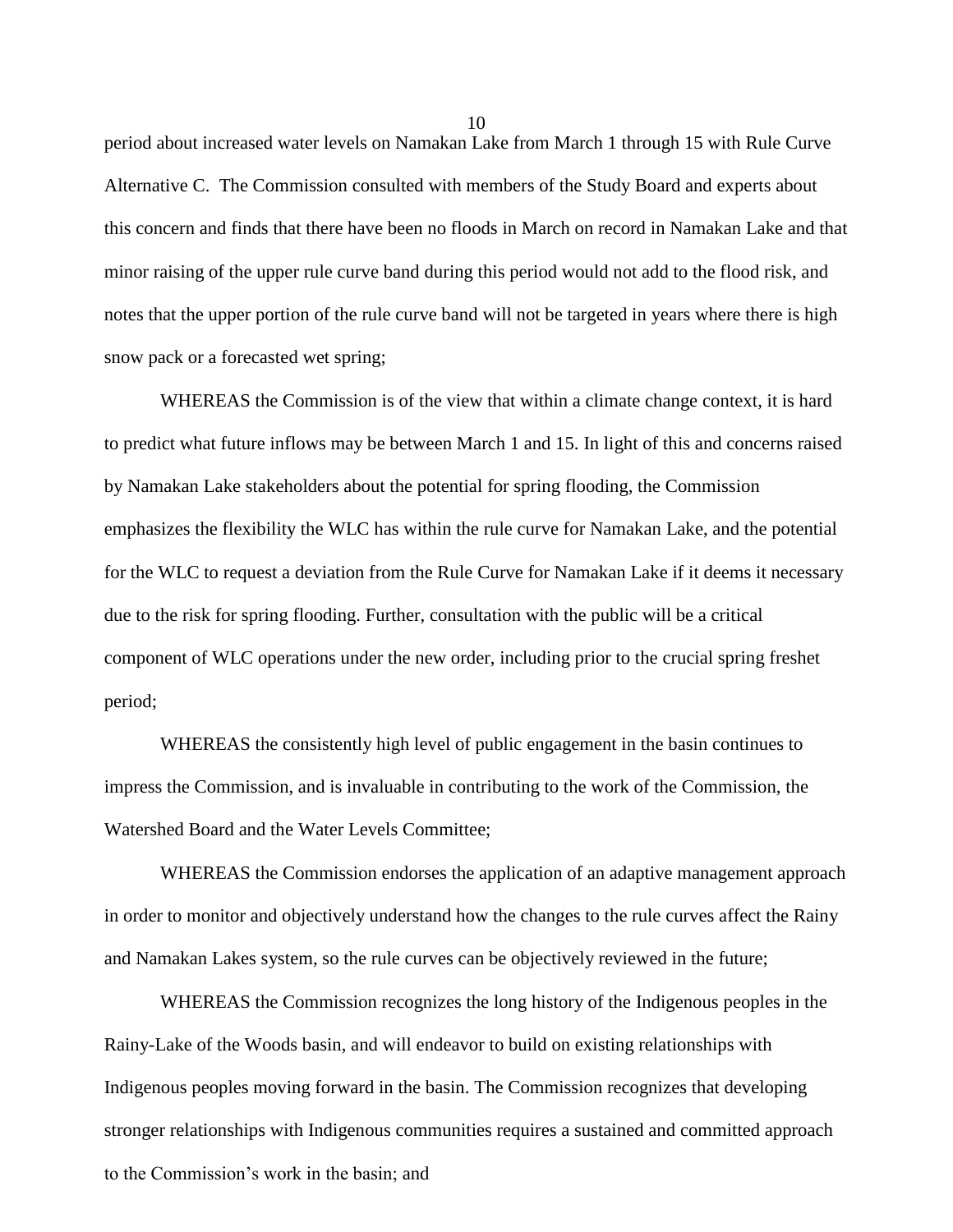WHEREAS after careful deliberation, the Commission is confident that the adoption of the rule curves contained in this Order will result in broad ecological benefits, and that the new inclusion of an alternative rule curve for Rainy Lake for high flood risk years will help to reduce flood peaks. Combined with further operational guidance for the Water Levels Committee, more flexibility for the Water Levels Committee in targeting levels within the rule curves, continued and improved engagement with Métis, Tribes, and First Nations, and the exploration of adaptive management, the rule curves will help to ensure that the boundary waters of the Rainy River basin are well managed for years to come.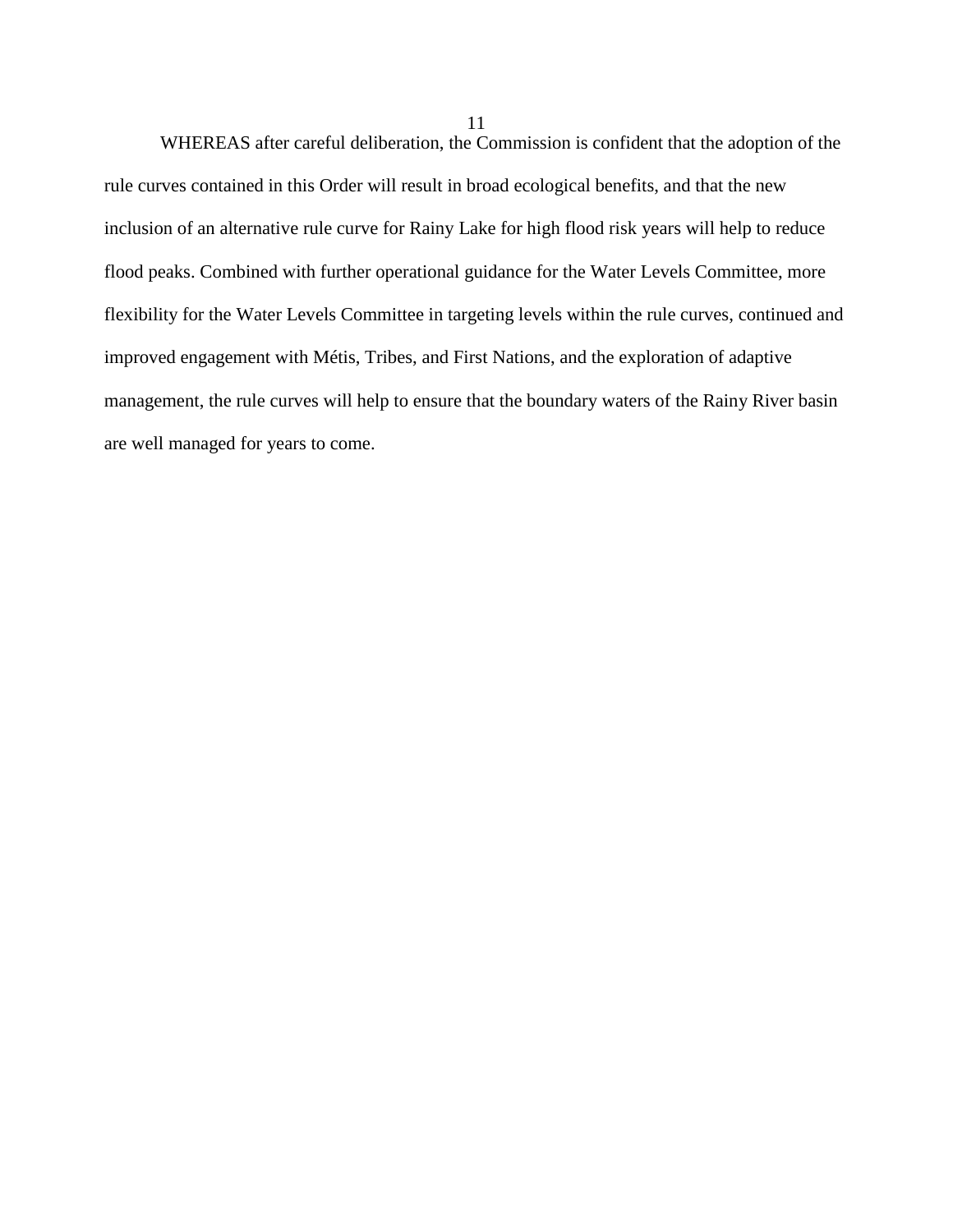## 12 **WHEREFORE THIS COMMISSION DETERMINES THAT:**

## *From the 1970 Supplementary Order*

A. Emergency conditions exist in and along the shores of the Namakan Chain of Lakes when the level of Namakan Lake is higher than elevation 340.95 meters (1118.6 feet) above mean sea level, excluding the effect of wind and currents, and the inflow at that time is in excess of the total outflow capacity of the present structures at Kettle Falls; emergency conditions also exist when the level of Namakan Lake is lower than elevation 337.90 meters (1108.6 feet) above mean sea level and the outflow has been reduced to  $28.3 \text{ m}^3/\text{s}$ (cubic meters per second), equivalent to1000 cfs (cubic feet per second);

## *From the 1970 Supplementary Order*

B. Emergency conditions exist in and along the shores of Rainy Lake when its level is higher than elevation 337.75 meters (1108.1 feet) above mean sea level, excluding the effect of wind and currents, and the inflow at that time is in excess of the total outflow capacity of the present structure at International Falls-Fort Frances; emergency conditions also exist when the level of Rainy Lake is lower than elevation 336.68 meters (1104.6 feet) above mean sea level and the outflow has been reduced to the minimum allowable discharge prescribed by Order of this Commission; and

## *From the 1970 Supplementary Order*

C. In order to prevent the occurrence of such emergency conditions, it is necessary to anticipate high and low inflows to said lakes insofar as possible and so regulate the outflow at the Kettle Falls Dams and the International Falls-Fort Frances Dam as to avoid as far as possible the occurrence of such conditions.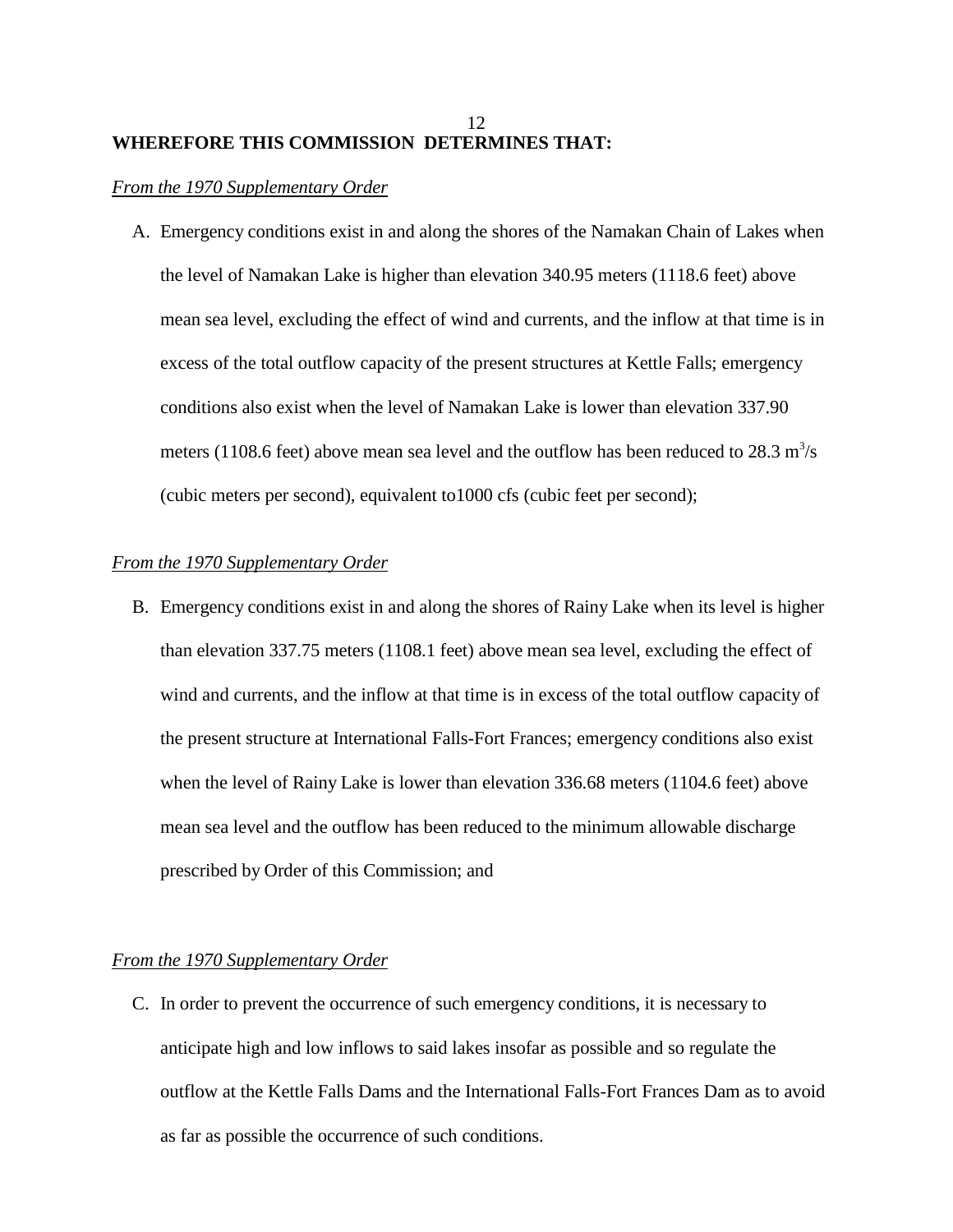#### **NOW, THEREFORE THIS COMMISSION ORDERS AND DIRECTS THAT:**

Note:

The original 1949 Order directed the Companies, insofar as possible, to keep the level of Rainy and Namakan lakes precisely on a single rule curve (which varied seasonally) defined for each lake. The 1957 Supplementary Order made no change in rule curve on Rainy Lake, but defined both an upper and lower rule curve for most of the year on Namakan Lake, with the level to be maintained between these limits at the discretion of the Companies, and with a single rule curve remaining only for the summer months. The 1970 Supplementary Order defined an upper and lower rule curve for both lakes, with operation between these curves at the discretion of the Companies, and prescribed minimum outflows from the lakes. The 2000 Supplementary Order revised the 1970 rule curves for both lakes, required that the Companies target the middle portion of the rule curve band subject to other direction from the International Rainy Lake Board of Control, and revised the prescribed minimum outflows. The 2018 Supplementary Order made revisions to the rule curves for both lakes, removed the requirement that the Companies target the middle of the rule, and created an alternative rule curve for Rainy Lake for use in years where the Water Levels Committee determined there was a high flood risk.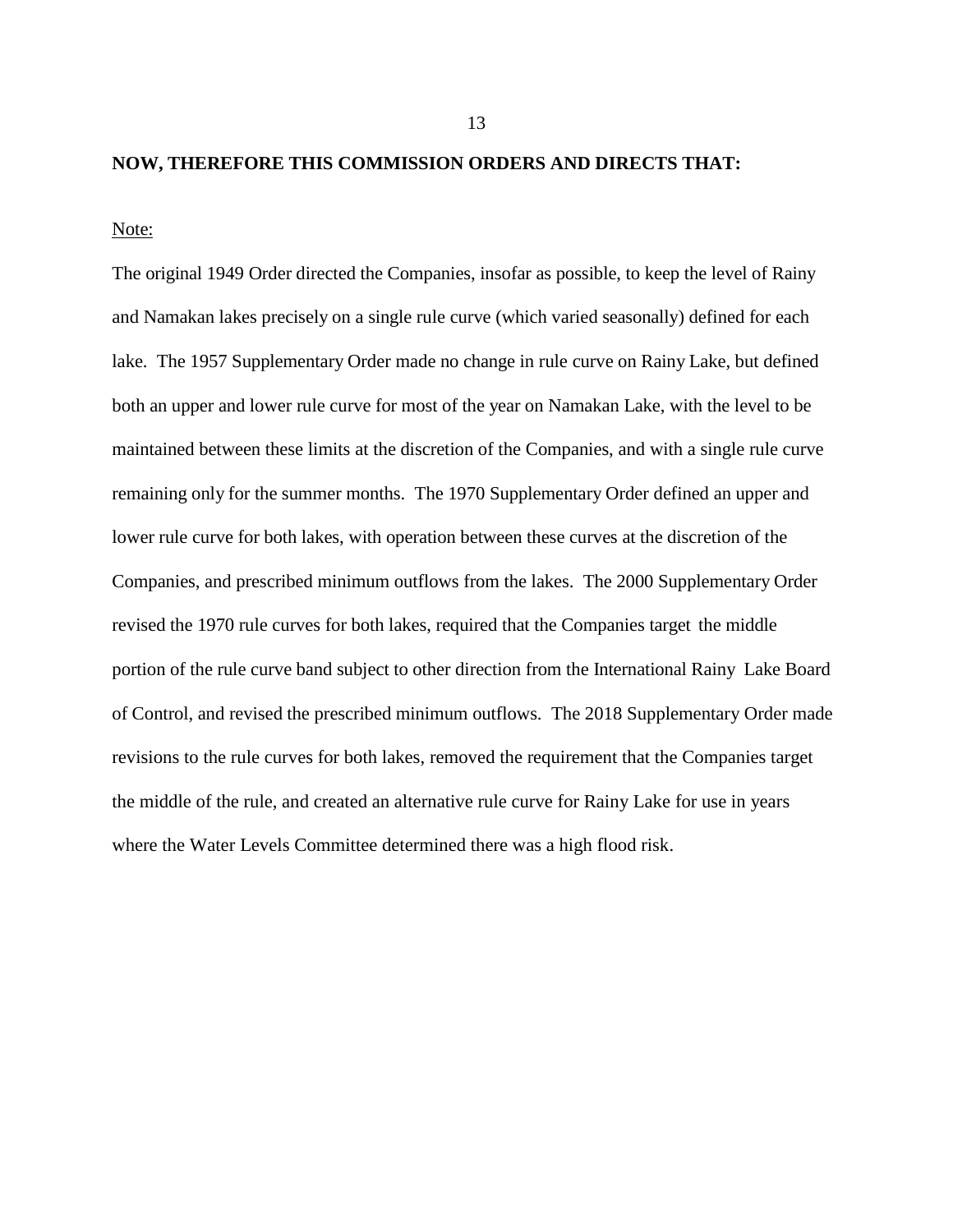#### **Namakan Lake**

#### *From the 2018 Supplementary Order*

1.(a) The Companies, their successors or assigns shall operate the discharge facilities at the Kettle Falls Dam as authorized by the Water Levels Committee of the International Rainy Lake and Lake of the Woods Watershed Board, hereafter "Water Levels Committee", in such manner that insofar as possible the level of Namakan Lake, unaffected by wind or currents, will be between the following minimum and maximum elevations on the dates shown or between elevations which can be interpolated therefrom between these dates, these elevations being above mean sea level. Furthermore, the companies, their successors, or assigns shall keep the Water Levels Committee informed in advance of their intended actions. The Water Levels Committee shall monitor hydrologic conditions and the Companies' actions and may provide the Companies with directions for the operation of their discharge facilities. The Companies shall carry out any instructions provided by the Water Levels Committee, which may include instructions to target specific levels within the band.

| Minimum   |               |                | Maximum  |                    |                |
|-----------|---------------|----------------|----------|--------------------|----------------|
| Date      | <b>Meters</b> | Feet           | Date     | <b>Meters</b> Feet |                |
| $01$ -Jan | 339.66        | 1114.37 01-Jan |          |                    | 339.93 1115.26 |
| $15-Mar$  | 339.56        | 1114.04 15-Mar |          | 339.9              | 1115.16        |
| $31-Mar$  | 338.95        | 1112.04        |          |                    |                |
|           |               |                | $15-Apr$ |                    | 339.99 1115.45 |
| $22$ -Apr | 338.95        | 1112.04        |          |                    |                |
| $31$ -May | 340.47        | 1117.03 31-May |          |                    | 340.93 1118.54 |
|           |               |                | 8-Jun    |                    | 340.94 1118.57 |
| $15$ -Jun | 340.68        | 1117.72        |          |                    |                |
| 30-Sept   | 340.40        | 1116.8         | 30-Sept  | 340.6              | 1117.45        |
| $15-Nov$  | 339.73        | 1114.6         | $15-Nov$ |                    | 339.98 1115.42 |

## **Namakan Lake Elevations**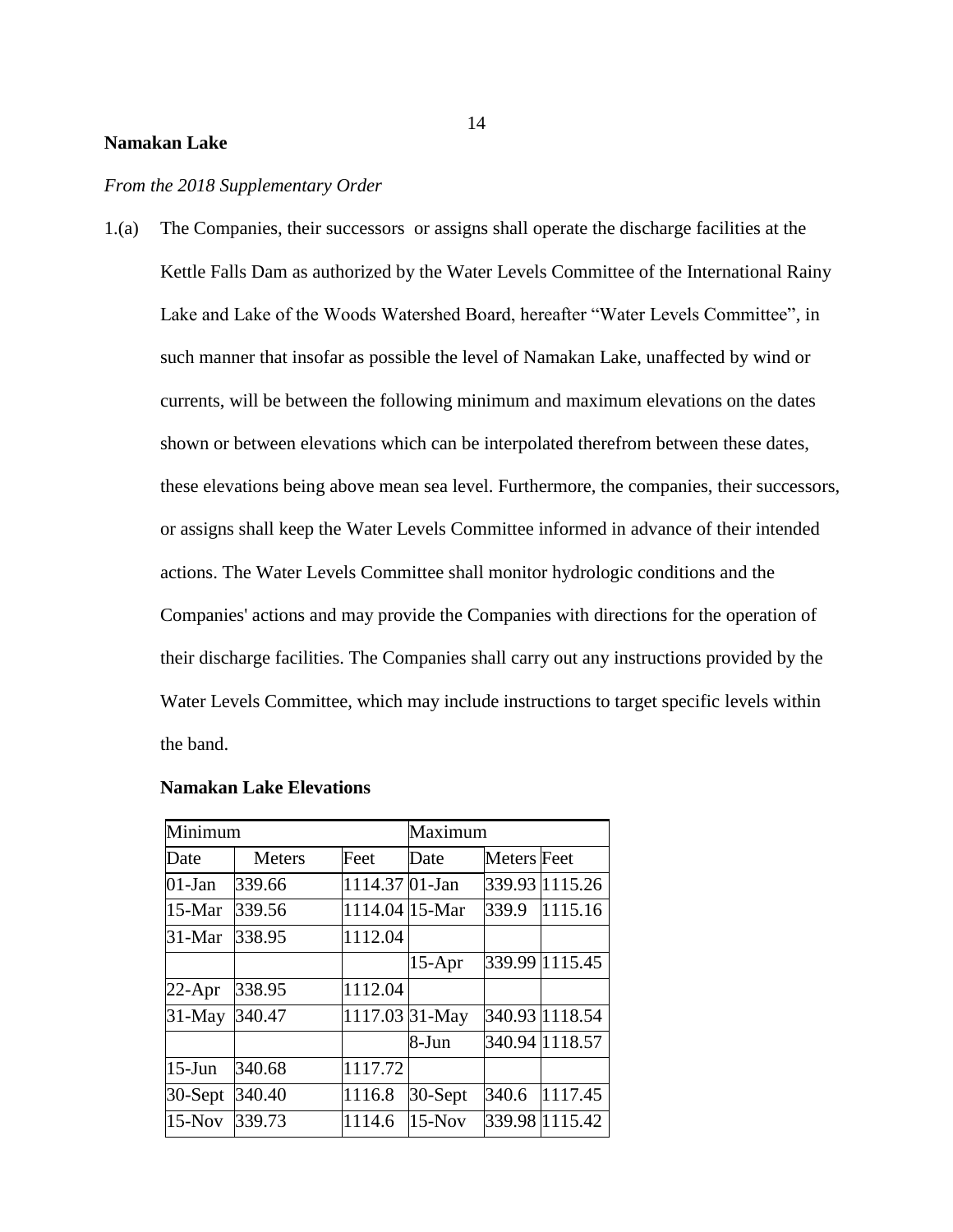1.(b) Whenever the level of Namakan Lake is in excess of 341.10 meters (1119.1 feet), as will occur occasionally when flood inflows are in excess of the outflow capacity of the present dams at Kettle Falls, all gates and fishways in those dams shall be fully open to ensure the most rapid possible return to the maximum elevation prescribed in sub-paragraph 1(a).

## *From the 2018 Supplementary Order*

1.(c) Whenever the level of Namakan Lake is lower than the minimum elevations prescribed in sub-paragraph 1(a), the total outflow from the Namakan Chain of Lakes into Rainy Lake shall be reduced to 30 m3/s (1060 cfs) instantaneous; furthermore, whenever the level of Namakan Lake is lower than the drought line prescribed below, as may occur during periods of deficient inflow, the total outflow from Namakan Chain of Lakes may be further reduced, at the discretion of the Water Levels Committee following appropriate consultations with resource agencies and affected municipalities and others, to not less than 15 m3/s (530 cfs) instantaneous.

## **Namakan Drought Line**

| Date    | Elevation (m) | Elevation (ft) |
|---------|---------------|----------------|
| 1 Jan   | 338.95        | 1112.0         |
| 30 June | 338.95        | 1112.0         |
| 1 July  | 340.15        | 1116.0         |
| 30 Sept | 340.15        | 1116.0         |
| 1 Oct   | 338.95        | 1112.0         |

## **Rainy Lake**

## *From the 2018 Supplementary Order*

2.(a) The Companies, their successors or assigns shall operate the discharge facilities at the International Falls-Fort Frances Dam as authorized by the Water Levels Committee, in such manner that insofar as possible the level of Rainy Lake, unaffected by wind or currents, will be between the following minimum and maximum elevations on the dates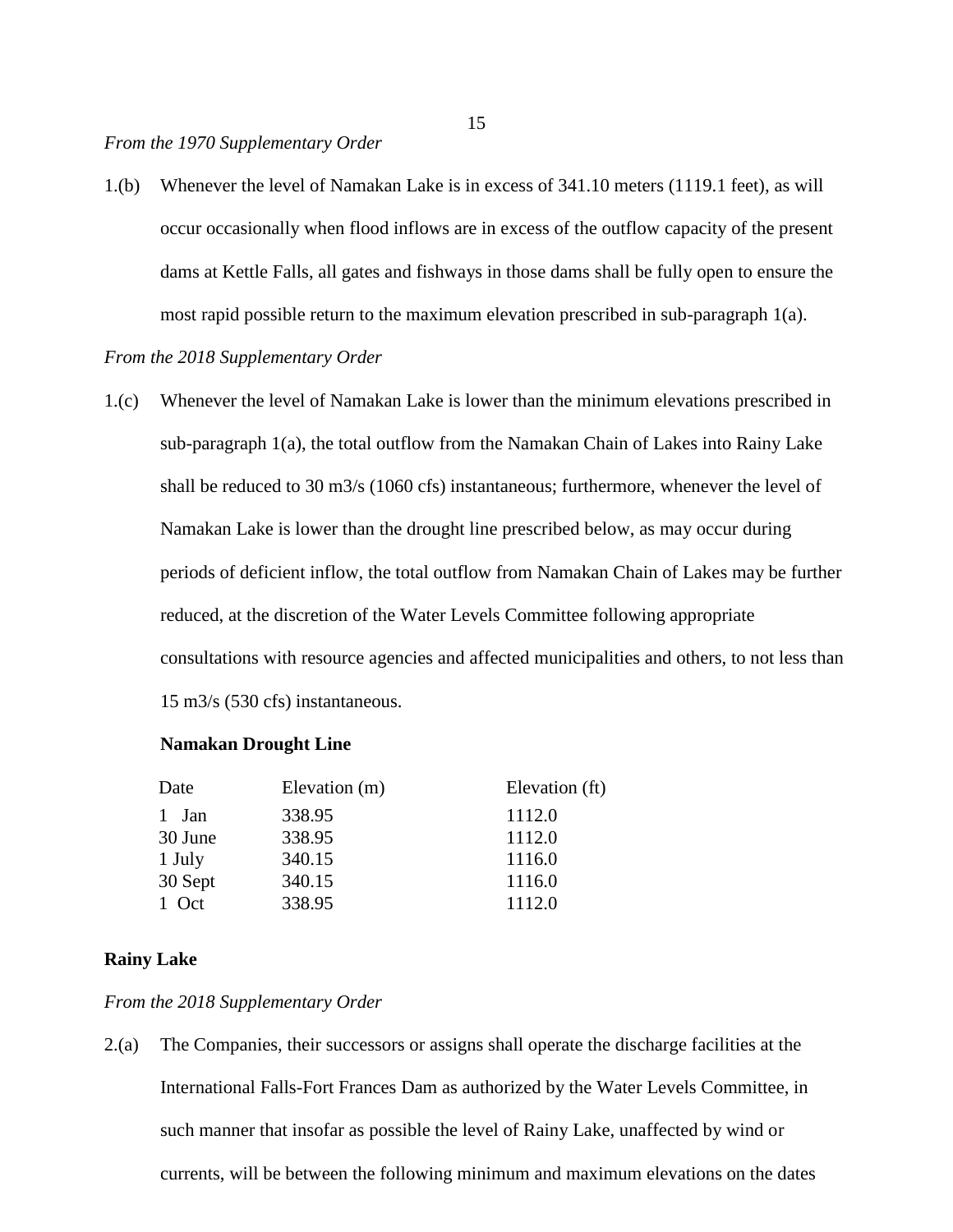shown or between elevations which can be interpolated therefrom between these dates, these elevations being above mean sea level. Furthermore, the companies, their successors or assigns shall keep the Water Levels Committee informed in advance of their intended actions. The Water Levels Committee shall monitor hydrologic conditions and the Companies' actions and may provide the Companies with directions for the operation of their discharge facilities. The Companies shall carry out any instructions provided by the Water Levels Committee, which may from time to time include instructions to target specific levels within the band.

| Minimum   |               |         | Maximum   |               |         |
|-----------|---------------|---------|-----------|---------------|---------|
| Date      | <b>Meters</b> | Feet    | Date      | <b>Meters</b> | Feet    |
| $01-Jan$  | 336.99        | 1105.61 | $01-Jan$  | 337.25        | 1106.46 |
| $15-Mar$  | 336.89        | 1105.28 | $15-Mar$  | 337.18        | 1106.23 |
| $01-Apr$  | 336.71        | 1104.69 |           |               |         |
|           |               |         | $15-Apr$  | 337.20        | 1106.30 |
| $01$ -May | 336.80        | 1104.99 | $01$ -May | 337.40        | 1106.96 |
| $01-J$ un | 337.30        | 1106.63 | $01-J$ un | 337.60        | 1107.61 |
| $01-Jul$  | 337.50        | 1107.28 | $01-Jul$  | 337.75        | 1108.10 |
| $15$ -Jul | 337.49        | 1107.25 | $15$ -Jul | 337.73        | 1108.04 |
|           |               |         | $22-Sep$  | 337.64        | 1107.74 |
| $30-Sep$  | 337.31        | 1106.66 |           |               |         |
| $22-Nov$  | 337.07        | 1105.84 | $22-Nov$  | 337.26        | 1106.50 |
| $30-Nov$  | 337.04        | 1105.77 | $30-Nov$  | 337.26        | 1106.50 |
| 22-Dec    | 337.00        | 1105.64 | $22$ -Dec | 337.27        | 1106.53 |
| $31$ -Dec | 336.99        | 1105.61 | $31$ -Dec | 337.25        | 1106.46 |

#### **Rainy Lake Elevations**

2.(b) If forecasts show that the basin may experience high inputs that may cause flooding later in the season, the Water Levels Committee may direct that the Companies follow the below high flood risk rule curve for Rainy Lake. The determination to follow the high flood risk rule curve should be made by the Water Levels Committee no later than March 10. If, after the Water Levels Committee has made the determination to follow the high flood risk rule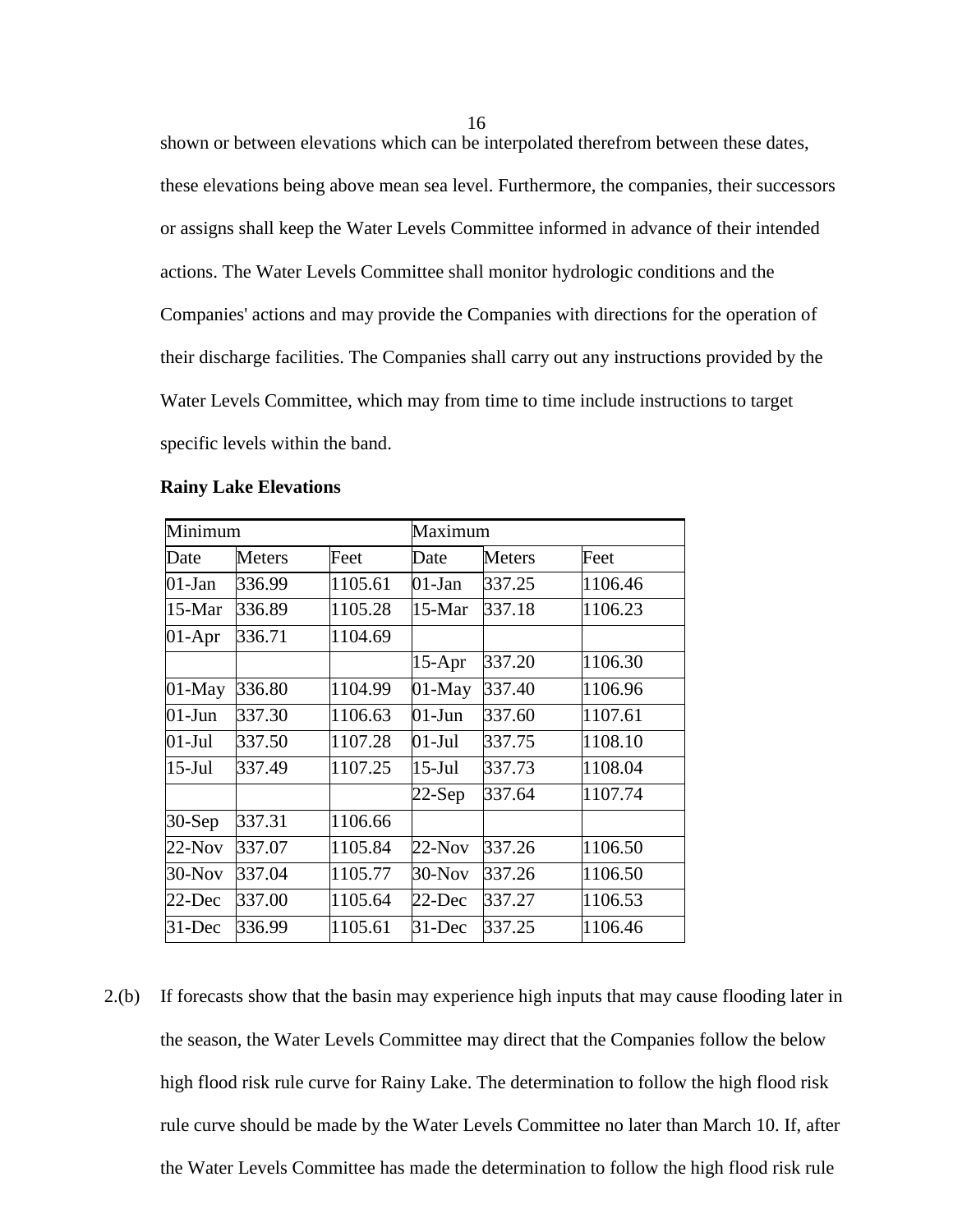curve, conditions change as the year progresses and the risk of flooding decreases, the Water Levels Committee may direct the Companies to return to following the standard rule curve for Rainy Lake contained in condition 2(a).

| Minimum   |        |         | Maximum   |               |         |  |
|-----------|--------|---------|-----------|---------------|---------|--|
| Date      | Meters | Feet    | Date      | <b>Meters</b> | Feet    |  |
| $01-Apr$  | 336.70 | 1104.66 | $01-Apr$  | 337.00        | 1105.64 |  |
| $01$ -May | 336.70 | 1104.66 | $01$ -May | 336.85        | 1105.15 |  |
|           |        |         | $01-J$ un | 337.30        | 1106.63 |  |
|           |        |         | $01-Jul$  | 337.60        | 1107.61 |  |
| $15$ -Jul | 337.50 | 1107.28 | $15$ -Jul | 337.75        | 1108.10 |  |
| $31$ -Dec | 337.20 | 1106.30 | 31-Dec    | 337.45        | 1107.12 |  |

**Rainy Lake Elevations (high flood risk rule curve)**

*From the 1970 Supplementary Order*

2.(c) Whenever the level of Rainy Lake is in excess of 337.90 meters (1108.6 feet), as will occur occasionally when flood inflows are in excess of the outflow capacity of the dam at International Falls-Fort Frances, all gates in that dam shall be fully open to ensure the most rapid possible return to the maximum elevation prescribed in subparagraph 2(a).

*From the 2000 Supplementary Order, amended by the 2018 Supplementary Order*

2.(d) Whenever the level of Rainy Lake is lower than the minimum elevations prescribed in subparagraph 2(a), the outflow from the dam at International Falls- Fort Frances shall be reduced to 100 m3/s (3530 cfs) instantaneous; furthermore, whenever the level of Rainy Lake is lower than the drought line prescribed below, as may occur during periods of deficient inflow, the outflow from the dam at International Falls-Fort Frances may be further reduced at the discretion of the Water Levels Committee following appropriate consultations with resource agencies and affected municipalities and others, to not less than 65 m3/s (2300 cfs) instantaneous. If outflows are so further reduced at the discretion of the Board, the Companies shall monitor dissolved oxygen levels as the Board may require.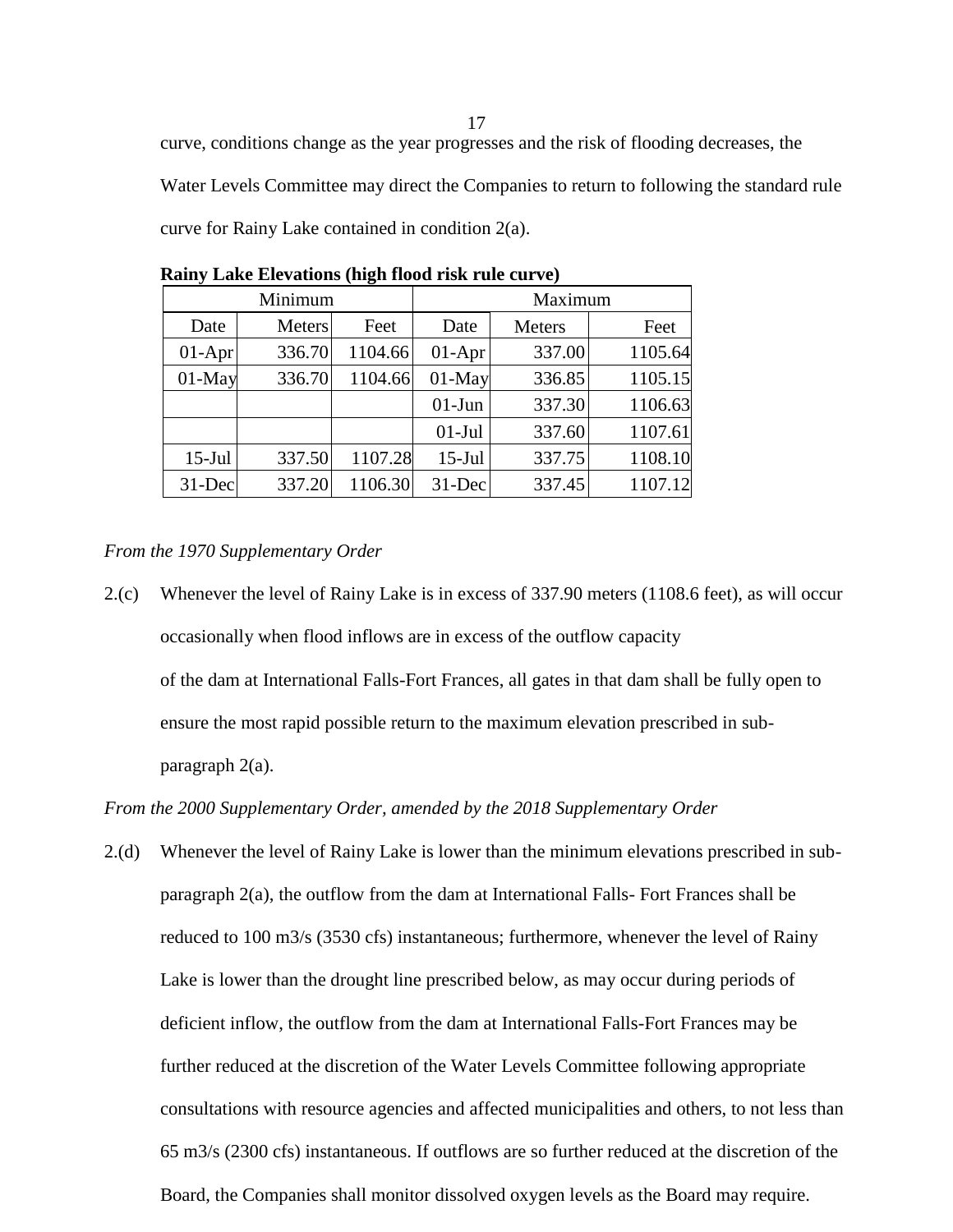## **Rainy Lake Drought Line**

| Date    | Elevation (m) | Elevation (ft) |
|---------|---------------|----------------|
| 1 Jan   | 336.90        | 1105.3         |
| 1 April | 336.70        | 1104.7         |
| 30 June | 336.70        | 1104.7         |
| 1 July  | 337.20        | 1106.3         |
| 24 Oct  | 337.20        | 1106.3         |

## *From the 1970 Supplementary Order*

2.(e) The existing barrier which obstructs or partially obstructs the high-level Bear Portage outlet, and which has deteriorated by natural process, shall not be repaired, strengthened, raised, lowered, or otherwise modified in any way by the Companies, their successors or assigns, or by any other corporation or person without specific authorization from this Commission.

## *From the 1970 Supplementary Order, amended by the 2018 Supplementary Order*

3. Notwithstanding Paragraphs numbered 1 and 2 of this Order, if extremely high or low inflows to Namakan Lake or Rainy Lake are anticipated, the Water Levels Committee, after obtaining the approval of the Commission, may authorize the levels of Namakan Lake and/or Rainy Lake to be raised temporarily to greater than the maximum or lowered temporarily to less than the minimum elevations respectively prescribed in Paragraphs numbered  $1(a)$  and  $2(a)$  of this Order.

## *From the 2018 Supplementary Order*

4. All obligations imposed in the said Order dated June 8, 1949, as amended by the Supplementary Orders dated October 1, 1957; July 29, 1970; January 5, 2000; and this Order upon the Companies, their successors or assigns apply jointly and severally to H20 Power Corporation and Packaging Corporation of America and their successors or assigns.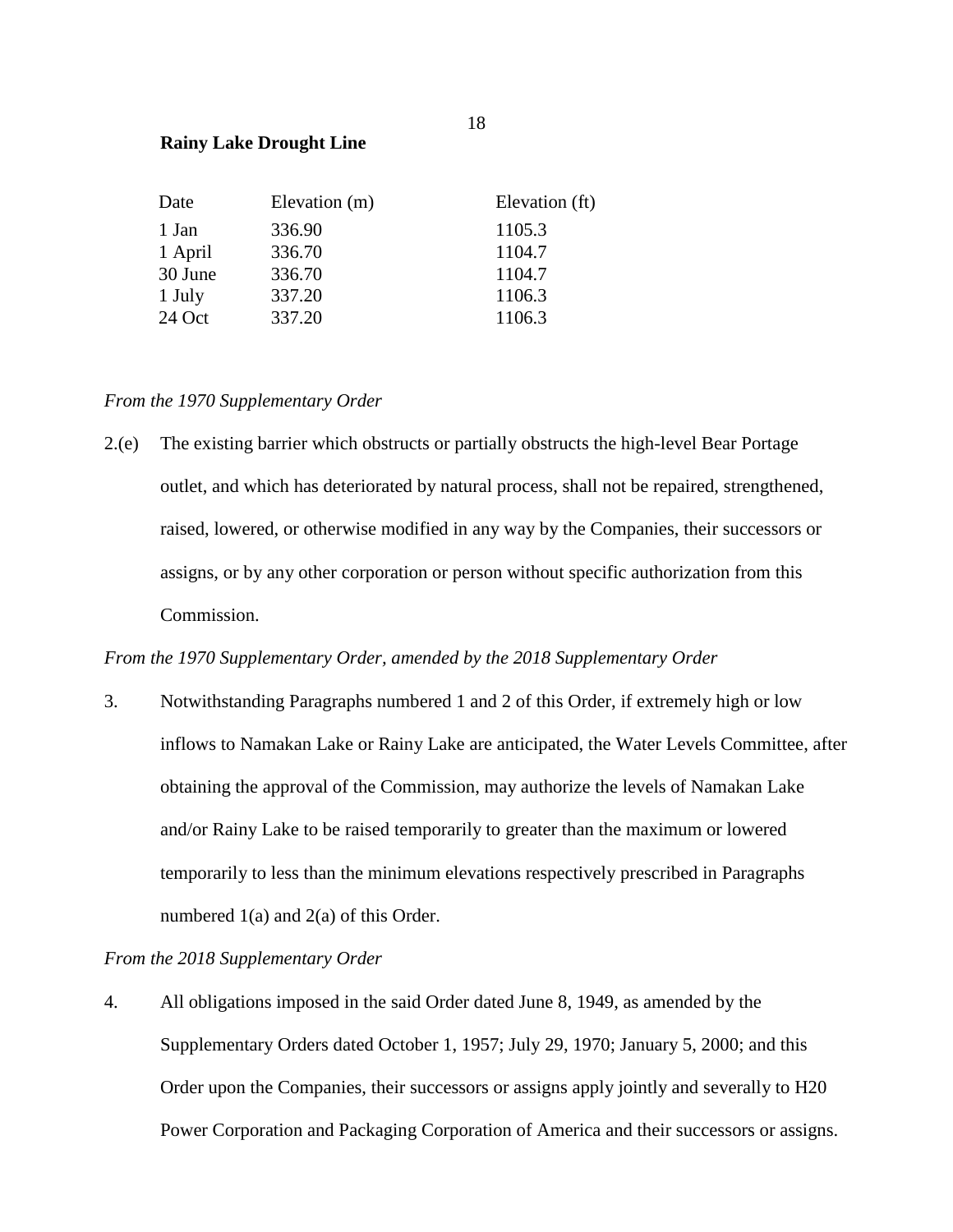### *From the 2018 Supplementary Order*

5. This Order shall be subject to review 15 years after the effective date of this Supplementary Order or as otherwise determined by the Commission. The review shall, at a minimum, consider monitoring information collected by natural resource management agencies and others during the interim that may indicate the effect of the changes contained in this Supplementary Order.

## *From the 2000 Supplementary Order*

6. In the event of any conflict regarding English and metric units given in this Order, metric units shall prevail.

## *From the 2000 Supplementary Order*

7. Figure 1 provides an illustration of the requirements of this Order.

## *From the 1949 Supplementary Order*

a. The Commission reserves the right to have the aforementioned Bear Portage barrier removed, or cause its crest to be lowered, in event the Commission shall find at any time that said barrier interferes seriously with the achievement of the objectives of this Order.

## *From the 1957 Supplementary Order*

b. The Companies shall maintain their control works in the Kettle Falls dams in such manner that changes in the outflow may be made promptly at all times.

## *From the 1949 Supplementary Order*

c. The Commission also reserves the right to amend or rescind this Order at any time, and to issue such supplementary or other Orders in the premises as it might deem to be in the public interest; but this Order, from and after the date of its adoption by the Commission, shall be in full force and effect until otherwise ordered by the Commission.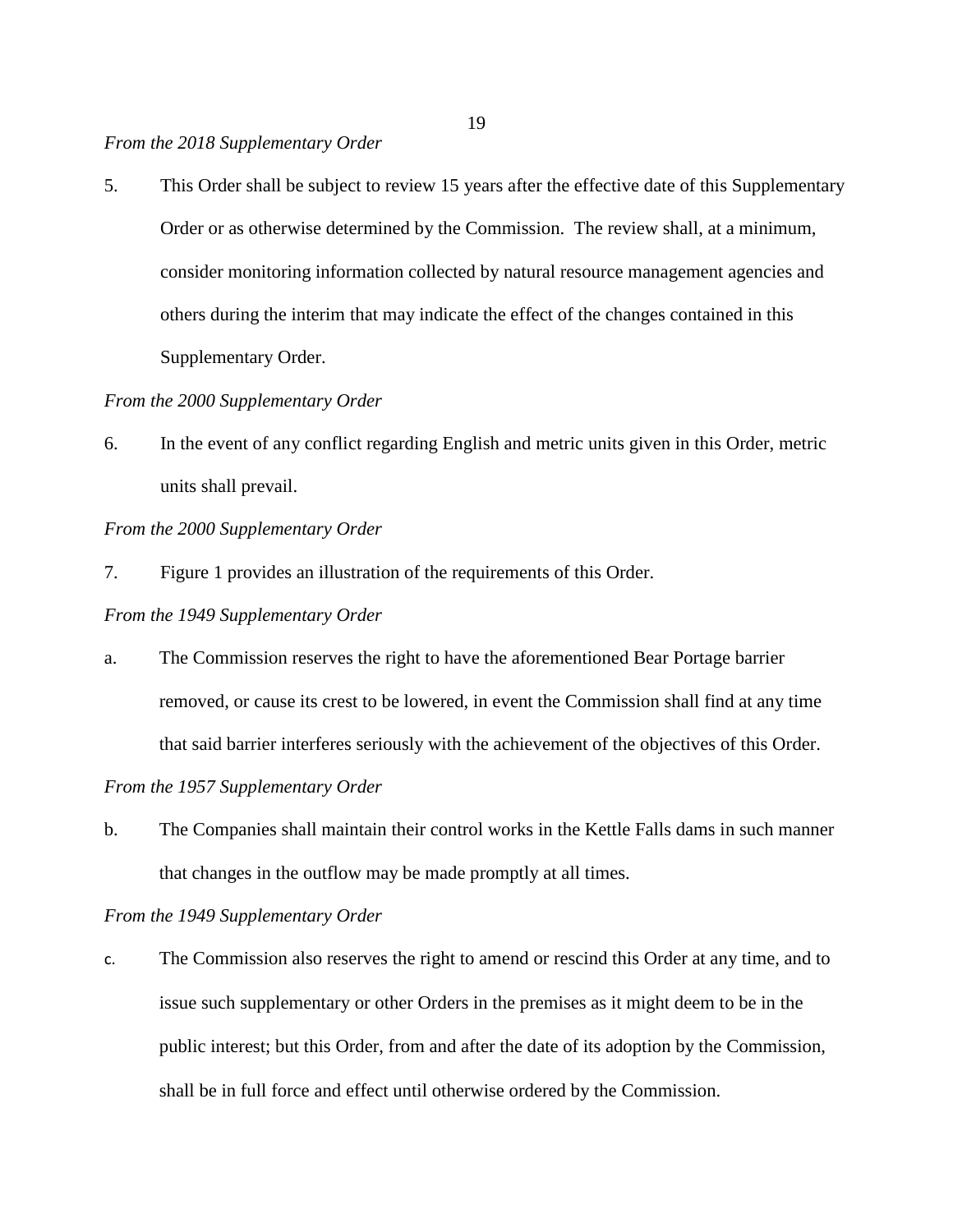This Order, signed the  $13<sup>th</sup>$  of September, 2018, is an authoritative compilation of the previous Order and Supplementary Orders.

Aberlan Walker

Gordon W. Walker Lana B. Pollack

Antund mm  $\sqrt{2\pi}$ 

Richard A. Morgan **Richard M. Moy** 

Jana Pollach \_\_\_\_\_\_\_\_\_\_\_\_\_\_\_\_\_\_\_\_\_\_\_\_\_\_\_\_ \_\_\_\_\_\_\_\_\_\_\_\_\_\_\_\_\_\_\_\_\_\_\_\_

ź.